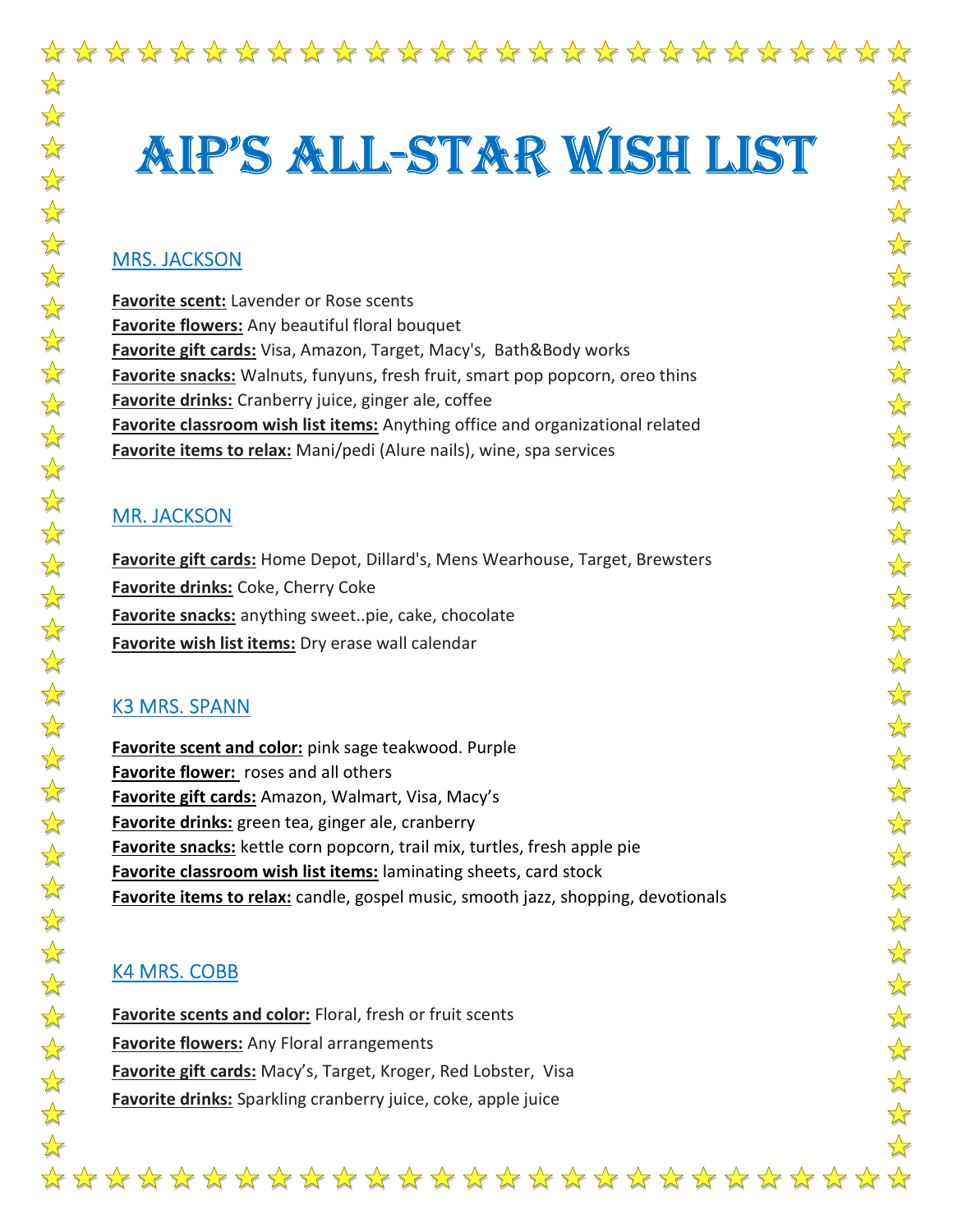

Favorite snacks: Almond joy, Omega variety nuts, Lays plain chips, chocolate covered cherries Favorite classroom whish items: Sticky notes, push pins, folders red or yellow, stapler, wall putty

Favorite items to relax: Candles from bath and body works, lounge wear, mani pedi (signature nail salon on Chapel Hill)

## K5 MS. GOODSON

**Favorite scent and color:** Mahogany Teakwood or Vanilla Bean; Purple **Favorite flowers:** Sunflower, Petunias, Calla Lilly Favorite types of gift cards: Kirklands, At Home, Amazon, Cheesecake Factory, Texas Roadhouse Favorite snacks: Fresh Fruits(strawberries, pineapple, cherries, watermelon), Frozen mangoes, Smartfoods Popcorn(white cheddar), Pretzels Favorite drinks: Calypso Lemonade(any flavor, Water, Cranberry Juice, White grape juice Favorite classroom wish list items: Gift cards (Lakeshore Learning store, Amazon, School Box, etc.)

**Favorite items to relax:** Candles, Music(Apple Music), Sudoku, Books(Kindle/Amazon), Shopping

### K5 PARAPRO MS. BAIRD

Favorite scent and color: Vanilla and pink Favorite flowers: Orchids, Tulips, Daisy Favorite types of gift cards: Regal Cinema, Amazon, Chick fil A, Target, Starbucks Favorite snacks: Chocolate Godiva, rice krispy, chips, carrots, rice cakes **Favorite drinks:** Gingerale, sprite, cream soda, grape juice, apple juice Favorite classroom wish list items: Paper clips, pencil sharpener, laminator, mini whiteboards, dry-erase markers Favorite items to help you relax: Candles, essential oils, vacation, music, books

## $1<sup>ST</sup>$  GRADE MS. IVEY

Favorite scent and color: Bath & Body Works- Champagne Toast. Light Pink. Favorite flowers: Roses, Orchids, Tulips. Favorite types of gift cards: Dunkin', Chick-fil-a, Target, Hobby Lobby, Amazon. Favorite snacks: Pretzel Sticks, Blueberries, Baked Potato Chips, Kit Kats, York Peppermint Patties.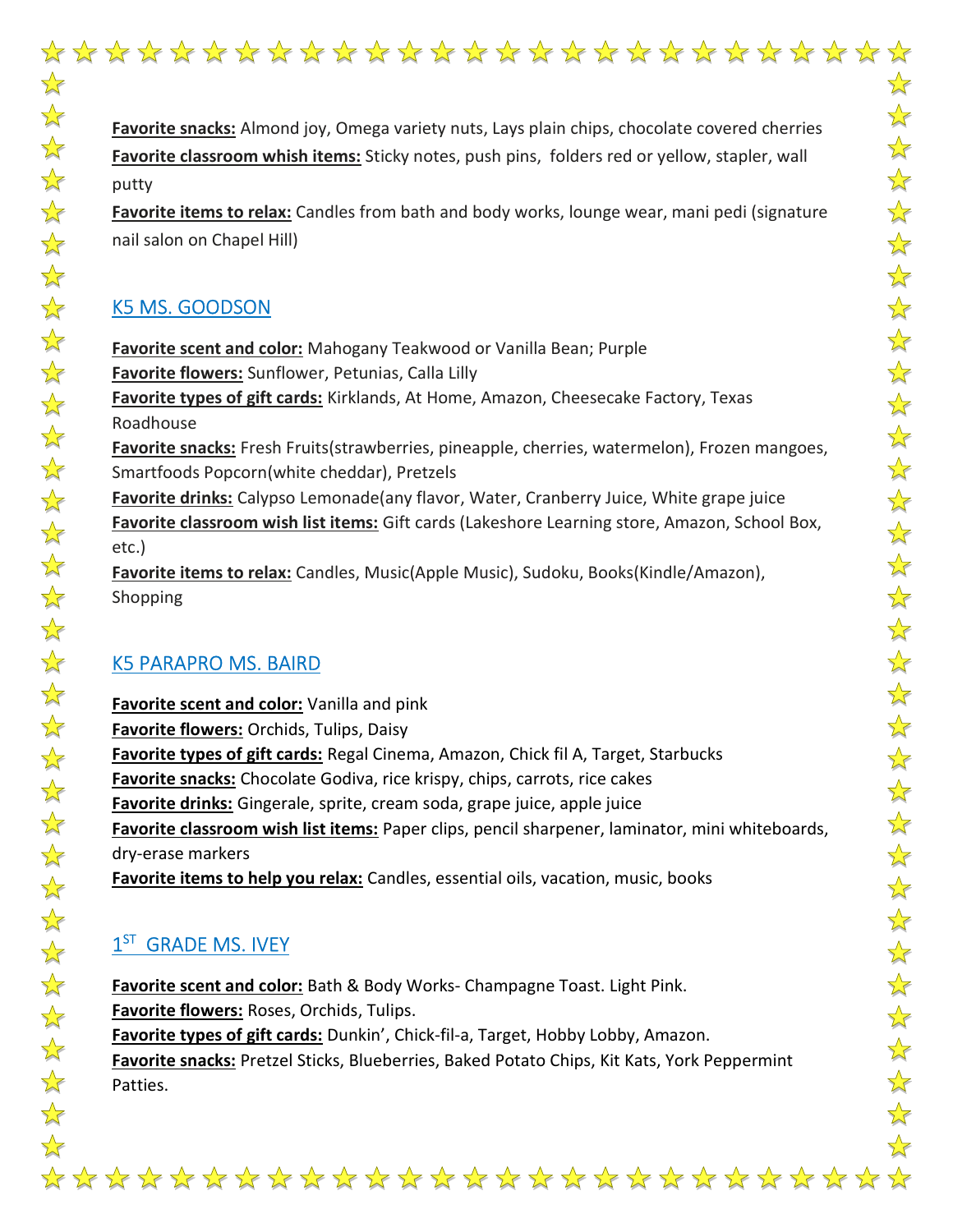\*\*\*\*\*\*\*\*\*\*\*\*\*\*\*\*\*\*\*\*\*\*\*\*\*\*\*\* Favorite drinks: Cherry Coke, Lemonade, Sprite, Caramel or Vanilla Coffee. Favorite classroom wish list items: Lysol spray, sticky notes, gel pens, storage containers, expo markers. Favorite items to relax: Mani/Pedi, candles, essential oils, bath bombs, journals.

## 1<sup>ST</sup> GRADE MRS. BREWSTER

**Favorite scent and color:** Rose water/ clean linen/ eucalyptus/Blue Favorite flowers: Lily, hydrangea, orchids Favorite types of gift cards: Publix, Cheesecake Factory, bath and body, Chik Fil-a, **Favorite snacks:** White cheddar popcorn, chipotle bbq pistachios, Favorite drinks: Water, lime water, Topo Chico seltzer water, white cherry Powerade, pineapple peach kombucha Favorite classroom wish list items: crayons, copy paper, money manipulative, dry erase markers skinny Favorite items to relax? Devotional, music, the word, candles, self-improvement books.

## 2<sup>ND</sup> GRADE MRS. ADAIR

Favorite scent and color: lavender/vanilla, color- purple/blue

Favorite flowers: Lillie's, Hydrangea, Lantana

Favorite gift cards: Amazon, Kohlsy, Duncan Donuts, Visa, Target

Favorite snacks: Ferrero Rocher Chocolate, Snyder's mustard/onion pretzels, dark chocolate, granola bars, trail mix w/fruit

Favorite drinks: Lemon Perfect water (peach raspberry, pineapple coconut), Body Armour, Eternal Water, Hot Tea (Honey Chamomile, Throat Coat-Traditional brand), Coffee- breakfast blend, Sprite

Favorite classroom wish list items: oil diffuser, card stock paper, clear storage boxes for closet, mini white boards, dry erase markers

Favorite items to relax: essential oils, candles, lavender Epsom bath salts, shopping, massage **lotions** 

## $3<sup>RD</sup>/4<sup>TH</sup>$  GRADE MRS. LUCAS

Favorite scent and color: Bath and Body works: Fairytale & In the Stars or any clean or soft smells.

Favorite flowers: Roses, Eternity Roses, Hydrangeas

Favorite types of gift cards: Target, Amazon, Hobby Lobby, Texas Roadhouse, Red Lobster Favorite snacks: Cape Cod Original Sea Salt Chips

Favorite drinks: RED BULL (any flavor), Starbucks, Mountain Dew, Smart Water, more Red Bull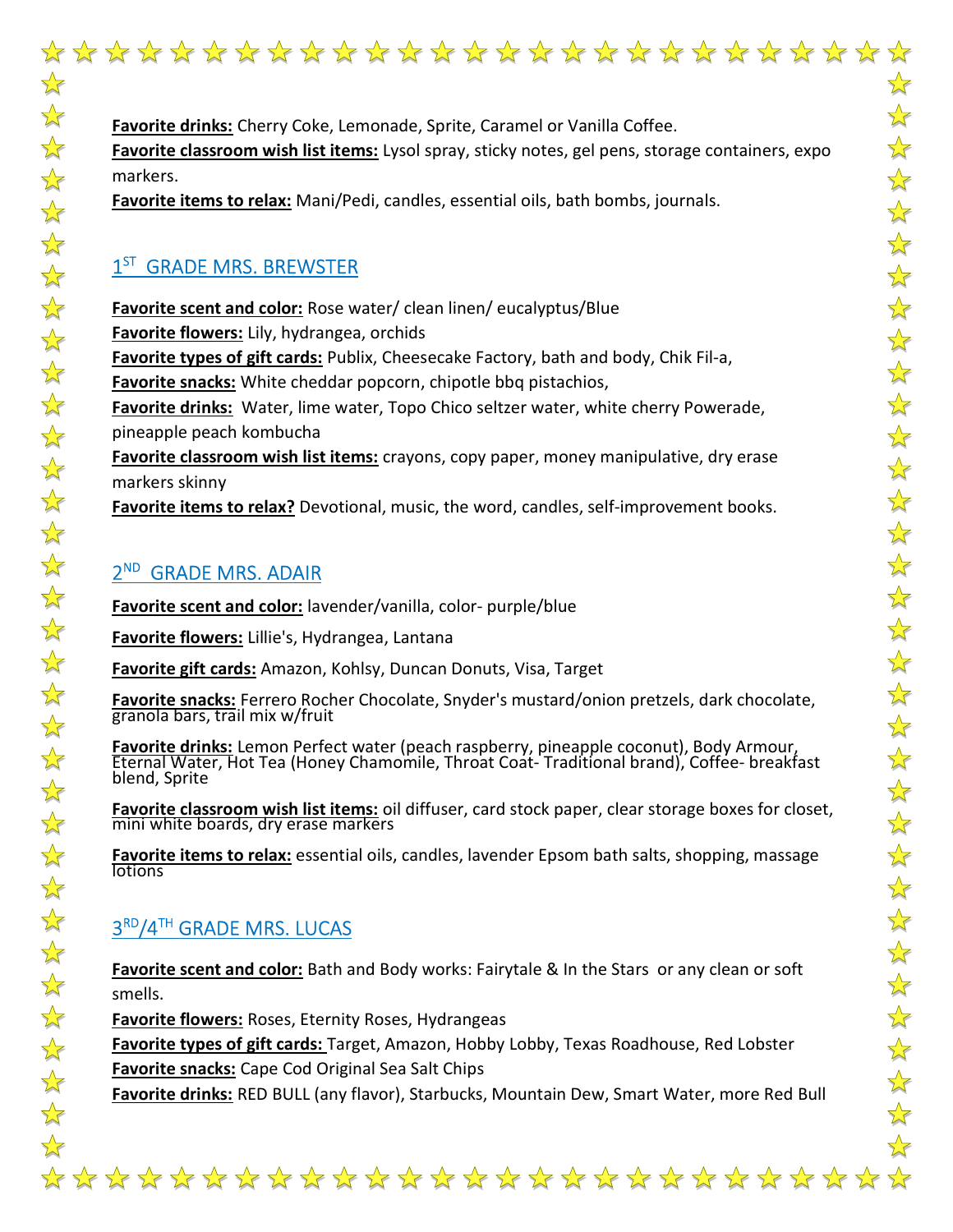$\frac{1}{\sqrt{2}}$ 

 $\frac{1}{2}$ 

 $\frac{1}{2}$ 

 $\frac{1}{2}$ 

Favorite classroom wish list items: PaperMate InkJoy gel pens, 8.5 X 11'' Sterilite Clip boxes, pencil pouches, organizational storage, books

Favorite items to help you relax: Mani/Pedi (Top Nails), massage, facial, devotionals/journals,

## MIDDLE SCHOOL MS. HATCHER

Favorite scent and color: Strawberry and color is blue Favorite flowers: Lillie's, tulips, roses Favorite types of gift cards: Starbucks, Dunkin' donuts, Chick-fil-A, bath and body, ultra Favorite snacks: Chocolate cover strawberries, chocolate, cookies, fig newtons, orange slices Favorite drinks: Water, smoothies or fresh juices Favorite classroom wish list items: Lysol, ain't freshener, napkins, board games, Clorox wipes Favorite items to help you relax: Candles, essential oils, foot massages, classical music, A

GREAT BOOK

## MIDDLE SCHOOL MS. NATHAN

Favorite scent and color: Vanilla (or Strawberry) and color is pink **Favorite flowers:** Any flowers Favorite types of gift cards: Ross, Kroger, Bath & Bodywork's, Amazon, Visa gift card Favorite snacks: seeded grapes, bananas, Oreos, hot munchies, Reese's Favorite drinks: Spring water (deer park, Eternal water), rose hip tea, ginger tea, sprite, apple Favorite classroom wish list items: Expo markers, Disinfectant spray, paper towels, chart paper, sticky notes

Favorite items to help you relax: Candles, any kind of books, pedicures, exercising, shopping

## MIDDLE SCHOOL MRS. MCKAY

**Favorite scent and color:** Zum Spray (Sea salt). Blue, Orange, Black Favorite flowers: Gardenias, Roses, Tulips, and Lillies Favorite gift cards: Fresh 2 Order, Nothin Bundt Cakes, Panera, Ashley Stewart, Target Favorite snacks: Dark Chocolate, Swedish Fish (red), Pepperidge Farm Chessman, Natural Cashews, Doritos (nacho and cool ranch)

Favorite drinks: Bigelow peppermint bark tea, Tazo glazed lemon poundcake tea, alkaline water, dr. pepper, strawberry Bubly